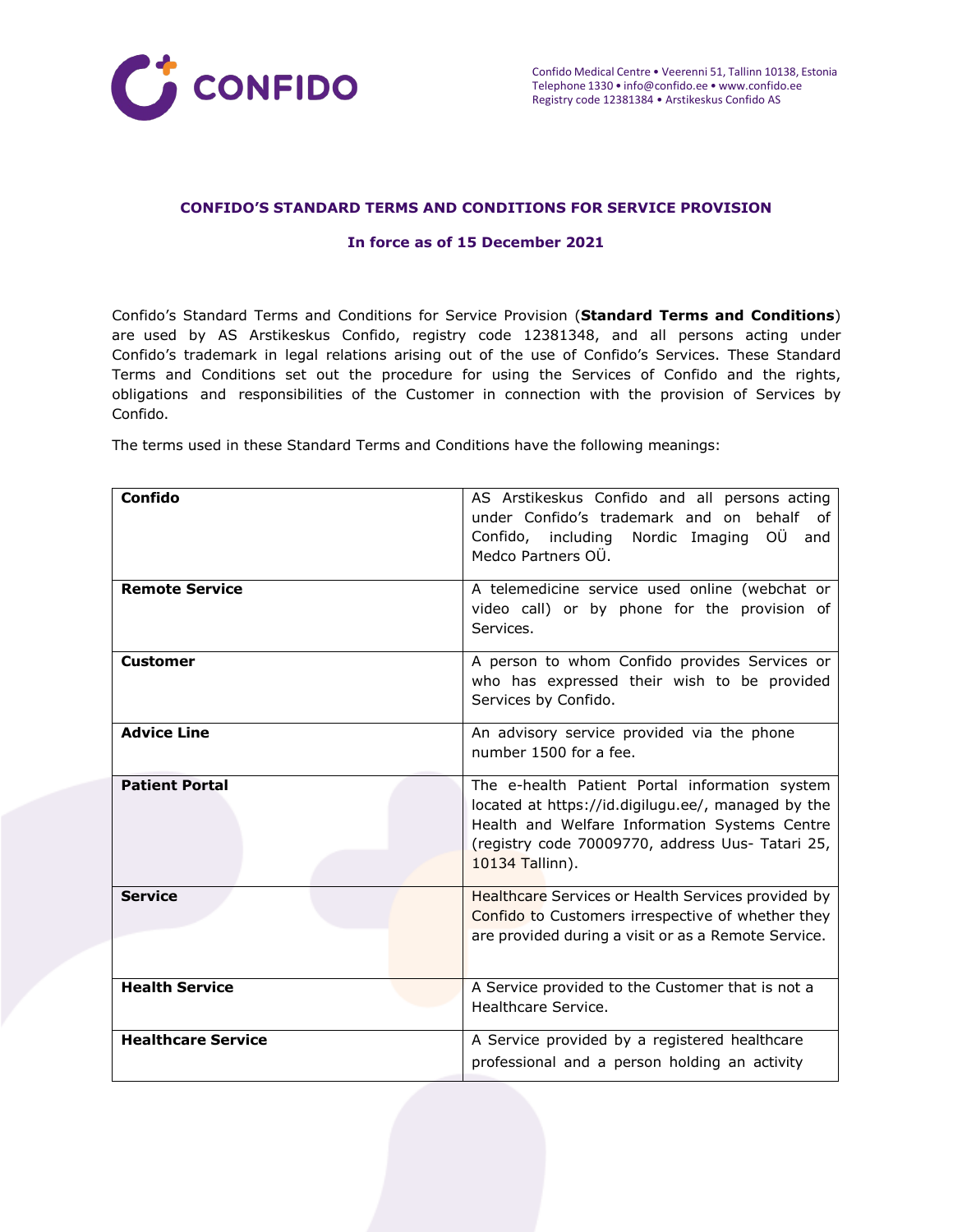

|                                      | license for the provision of the relevant Service, if<br>the existence of such a registration or activity<br>license is required for the provision of the relevant<br>Service, following the rules of medical science. A<br>Healthcare Service is the activity of a Healthcare<br>Service Provider for the prevention, diagnosis and<br>treatment of an illness with the aim of maintaining<br>Customers' good health and raising their quality of<br>life (including medical examinations, analyses and<br>the provision of medical certificates, etc.). The<br>Healthcare Services provided by Confido are listed<br>on Confido's website https://www.confido.ee and<br>the list may change over time. |
|--------------------------------------|----------------------------------------------------------------------------------------------------------------------------------------------------------------------------------------------------------------------------------------------------------------------------------------------------------------------------------------------------------------------------------------------------------------------------------------------------------------------------------------------------------------------------------------------------------------------------------------------------------------------------------------------------------------------------------------------------------|
| <b>Health Service Provider</b>       | A company belonging to the Confido Group, an<br>employee or another representative of Confido or<br>a legal or natural person who is a cooperation<br>partner of Confido and who is not a Healthcare<br>Service Provider<br>(including the services<br>of<br>physiotherapists,<br>speech<br>therapists<br>and<br>psychologists).                                                                                                                                                                                                                                                                                                                                                                         |
| <b>Healthcare Service Provider</b>   | A company belonging to the Confido Group, an<br>employee or another representative of Confido or<br>a legal or natural person who is a cooperation<br>partner of Confido and who is a Healthcare<br>Service Provider.                                                                                                                                                                                                                                                                                                                                                                                                                                                                                    |
| <b>Standard Terms and Conditions</b> | These Standard Terms and Conditions.                                                                                                                                                                                                                                                                                                                                                                                                                                                                                                                                                                                                                                                                     |
| <b>Appointment</b>                   | A meeting between Confido's representative and a<br>Customer on Confido's premises or via a Remote<br>Service for the purpose of providing Services.                                                                                                                                                                                                                                                                                                                                                                                                                                                                                                                                                     |

# **1. GENERAL**

- 1.1. These Standard Terms and Conditions regulate the mutual rights and obligations of the Customer and Confido in the provision of Services to the Customer by Confido. The Standard Terms and Conditions are applied to relations between the Customer and all service providers acting under Confido's trademark, even if they are not separately referred to.
- 1.2. Confido provides Health Services and Healthcare Services to Customers, including Services funded by the Estonian Health Insurance Fund.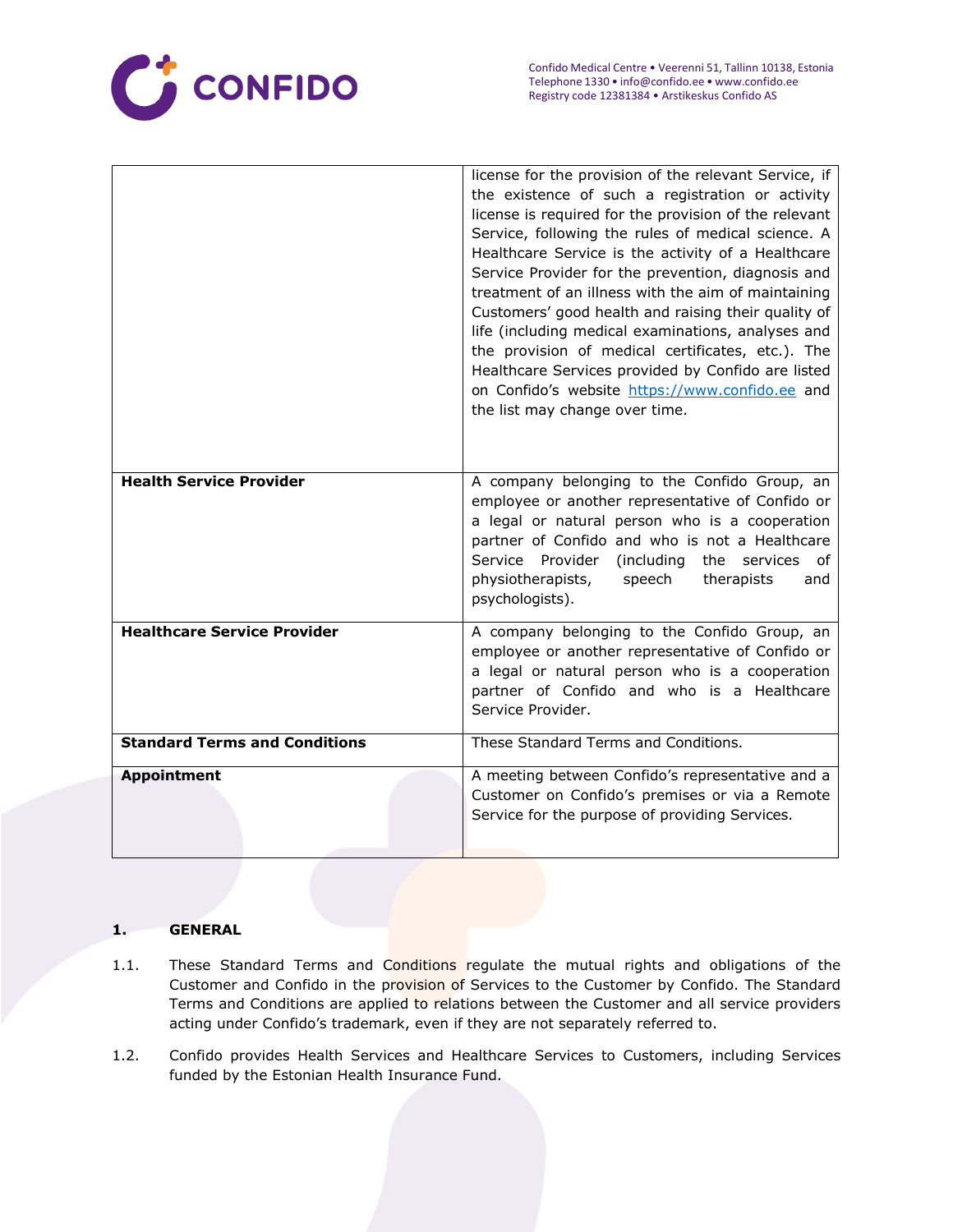

- 1.3. Confido provides Services on its premises; online or by phone as Remote Services and by phone via the Advice Line.
- 1.4. Confido may provide both Health Services and Healthcare Services, using third party providers or as Remote Services via software solutions or platforms of third party service providers. If Confido provides Services as Remote Services on third party platforms, Confido is the Health Service or Healthcare Service Provider and these Standard Terms and Conditions are applied.
- 1.5. Confido provides Services in accordance with applicable legislation. Confido provides Services funded by the Estonian Health Insurance Fund on the basis of the terms and conditions of contracts for financing medical treatment entered into with the Health Insurance Fund.
- 1.6. Confido provides Services in Estonian or in other languages upon agreement with the Customer, taking into account the language proficiency of the Customer and the representative of Confido providing the relevant Service.
- 1.7. The Customer agrees and confirms that Confido is prohibited from giving promises concerning the efficacy and success of Services or the recovery of the Customer.

### **2. ENTRY INTO CONTRACT, MAKING APPOINTMENTS AND PAYMENT FOR SERVICES**

- 2.1. The contract for the provision of the Service is deemed to have been entered into by Confido and the Customer when the Customer expresses their wish to make an appointment at Confido. Confido's Standard Terms and Conditions start to apply to the Customer at the same moment.
- 2.2. Customers express their wish to make an appointment at Confido:
	- 2.2.1. on Confido's website via an online reservation system at [http://onbron.confido.ee](http://onbron.confido.ee/) whereby the General Terms and Conditions of Confido Self-Service available at [https://www.confido.ee/wordpress/wp](https://www.confido.ee/wordpress/wp-content/uploads/2021/12/confido_iseteeninduse_uldtingimused_en_16.12.2021.pdf)[content/uploads/2021/12/confido\\_iseteeninduse\\_uldtingimused\\_en\\_16.12.2021.pdf](https://www.confido.ee/wordpress/wp-content/uploads/2021/12/confido_iseteeninduse_uldtingimused_en_16.12.2021.pdf)  are applied;
	- 2.2.2. by telephone at the number provided on the Confido website [www.confido.ee](http://www.confido.ee/) and during Confido's opening hours;
	- 2.2.3. by e-mail at [info@confido.ee;](mailto:info@confido.ee)
	- 2.2.4. if the Service is funded by the Health Insurance Fund, by e-mail at [registratuur@confido.ee o](mailto:registratuur@confido.ee)r by phone at the relevant number provided on the Confido website;
	- 2.2.5. using the National e-Booking System in the Patient Portal;
	- 2.2.6. at Confido's reception desk and during Confido's opening hours.
- 2.3. Confido makes an appointment for the Customer at the first available time or at a later time at the Customer's request.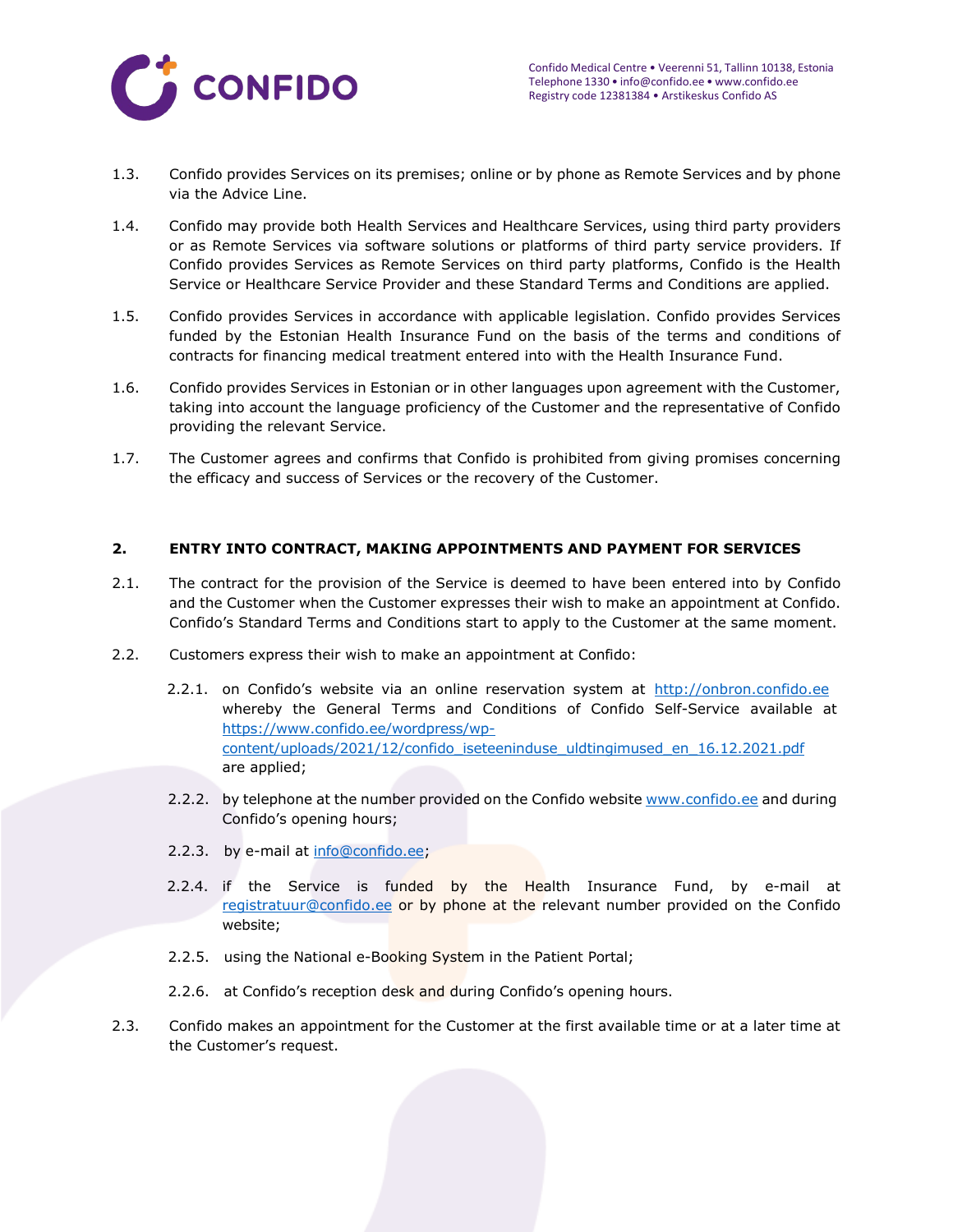

- <span id="page-3-0"></span>2.4. The Customer must pay for the Service in advance according to the instructions provided by Confido depending on the manner of making the appointment and based on the price list valid at the time. Payment for the Services takes place in euros.
- 2.5. The advance payment referred to in clause [2.4 d](#page-3-0)oes not include the fees of examinations and analyses, the necessity of which is determined at the appointment and which are carried out during the appointment or after it. The Customer pays for such examinations and analyses according to Confido's instructions after the appointment, before or after the examinations and analyses. If the price of the Service includes the costs of examinations and analyses, it has been stated in the Service description on the Confido website.
- 2.6. If Confido provides Services funded by the Estonian Health Insurance Fund to the Customer, the Health Insurance Fund pays for the Service to the extent agreed and the Customer pays a visit fee according to the price list.
- 2.7. Depending on the changes in the costs and market prices related to the provision of the Service, Confido has the right to unilaterally change the price list of the Services at any time, making the corresponding changes available on Confido's premises and its website [www.confido.ee. A](http://www.confido.ee/) Customer who made an appointment before the price list was changed, but uses the Service after the change to the price list has entered into force, is subject to the price list valid at the time of making the appointment.
- 2.8. Contacting Confido via the phone numbers provided on the Confido website (1330, +372 629 9277, +372 666 2727) is free of charge for Customers. Callers must only pay the price per call minute based on the price list determined by their phone operator.

# **3. CANCELLATION OF APPOINTMENTS BY CUSTOMERS**

- 3.1. If the Customer is unable to use the Service at the booked time and wants to cancel the appointment, the Customer undertakes to cancel it as soon as possible through the Confido customer service but no later than 24 hours before the time agreed for the Service.
- 3.2. If the Customer cancels the appointment via Confido customer service in accordance with clause 3.1 of the Standard Terms and Conditions, the Customer has the right to change the appointment and book a new time for the use of the Service. If the Customer changes the time and selects a Service with the same price as that of the Service originally booked by the Customer, the fee for the Service cancelled is considered the fee paid for the new Service and the Customer is not obligated to pay for the Service. If the Customer does not make a new appointment to use the Service upon cancellation of the appointment, the amount paid for the Service will be refunded to them in full within three working days after cancellation of the appointment.
- 3.3. If the Customer does not cancel the appointment at least 24 hours before the time agreed for the provision of the Service and does not come to the appointment with the Service Provider during the booked time, the amount paid for the Service is calculated to cover the costs of readiness to provide the Service and the Customer does not have the rights specified in clause 3.2 of the Standard Terms and Conditions, including the right to a refund of the amount paid for the Service and the right to use it to pay for other Services provided by Confido. In the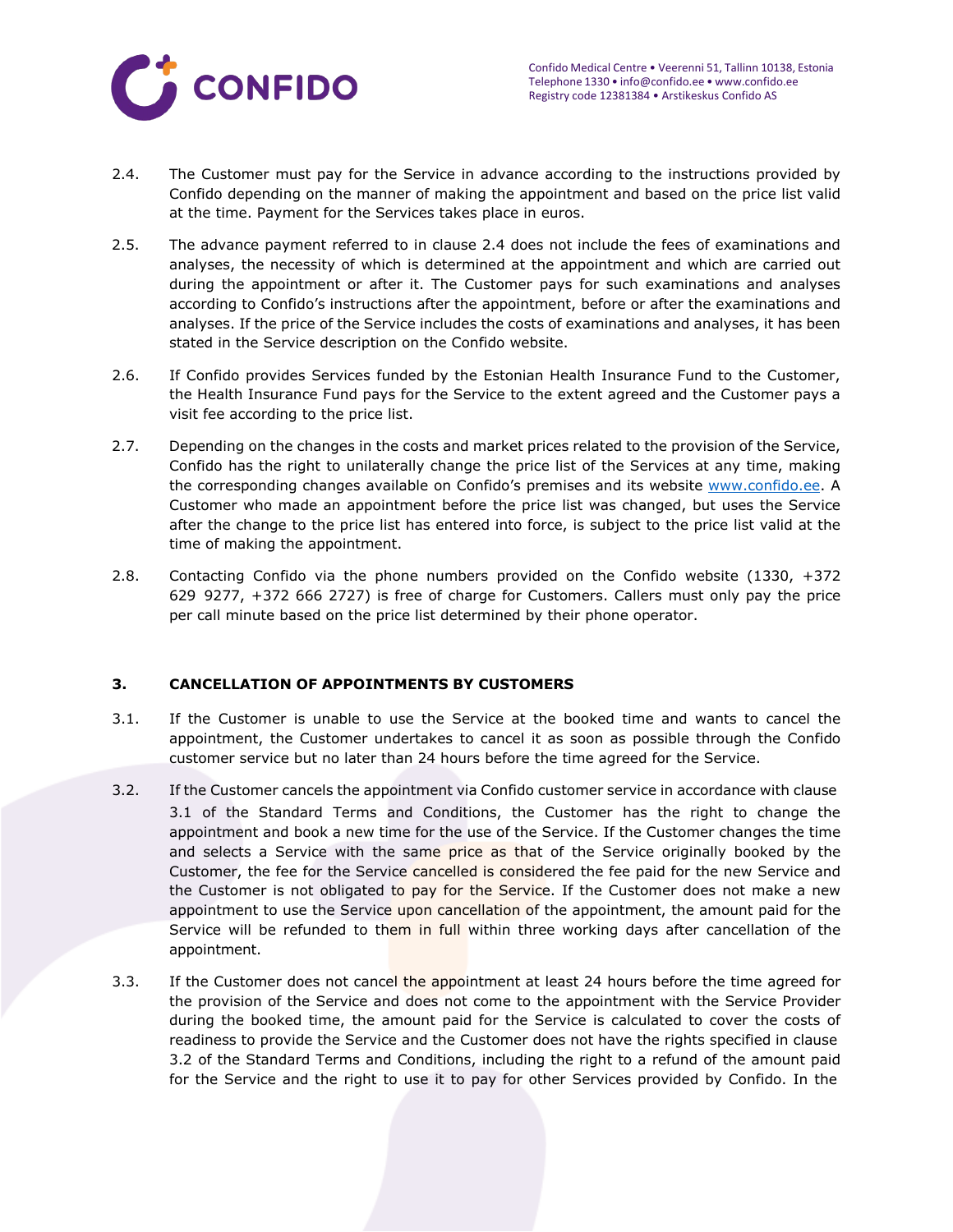

absence of an advance payment, Confido has the right to issue an invoice to the Customer in the amount of the Service fee to cover the costs of readiness to provide the Service.

### **4. CANCELLATION OF AN APPOINTMENT BY CONFIDO AND REFUSAL TO PROVIDE THE SERVICE**

- 4.1. Confido has the right to cancel an appointment made by the Customer and make a proposal to the Customer to change the appointment if:
	- 4.1.1. Confido is informed that the representative of Confido required for the provision of the Service is not able to provide the Service at the booked time due to unforeseen circumstances of work organisation, such as illness of the representative or failure of medical equipment, or other important reasons;
	- 4.1.2. the Customer is late for the appointment by more than 10 minutes;
	- 4.1.3. Confido becomes aware of a fact about the Customer's health status, considering which it is reasonable to cancel the appointment;
	- 4.1.4. the Customer has not made the agreed advance payment;
	- 4.1.5. Confido becomes aware of any other circumstance that would impede the proper provision of the Service.
- 4.2. Confido notifies the Customer of the cancellation by calling the Customer at the number indicated in the appointment or informing them by e-mail as soon as possible but no later than within one working day of the cancellation of the appointment, referring to the basis for the cancellation and proposing that the Customer make a new appointment.
- 4.3. Confido has the right to refuse to provide the Service to the Customer or terminate the provision of the Service if:
	- 4.3.1. the Customer wishes to receive a Service, the provision of which is not medically justified;
	- 4.3.2. the Customer wishes to receive a Service, the provision of which would lead to a greater risk to their health than the non-provision of the Service;
	- 4.3.3. the Customer wishes to receive a Service, the provision of which may endanger the health of Confido's representative or a third party;
	- 4.3.4. the Customer wants to receive additional Services, for the provision of which Confido has no activity license or competence;
	- 4.3.5. the Customer violates their obligations arising from these Standard Terms and Conditions, the additional guidance and oral instructions provided to them or legislation;
	- 4.3.6. the Customer does not disclose the information necessary for the provision of the Service to Confido;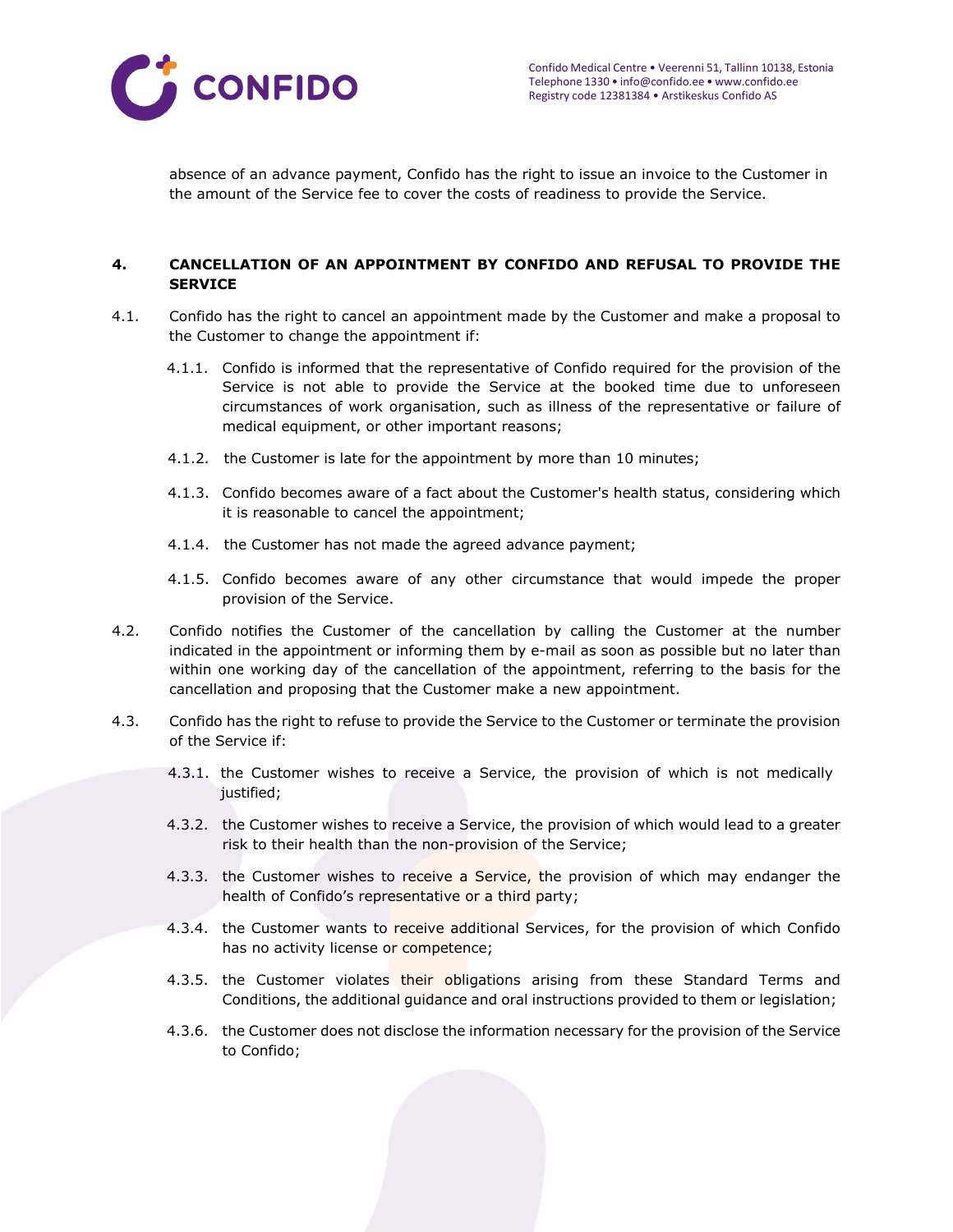

- 4.3.7. the Customer violates their obligation of providing assistance to Confido for the provision of the Service, including the Customer does not agree with the provision of Healthcare Services accompanying the provision of the basic healthcare service, without which the provision of the basic healthcare service is not expedient;
- 4.3.8. it is not possible for Confido's representative to communicate with the Customer in a language they understand and the Customer cannot involve an interpreter; therefore, the Service may be unsuitable for the Customer or dangerous to their health;
- 4.3.9. the Customer fails to comply with Confido's rules of procedure and, *inter alia*, records, films or photographs Confido's representative without their consent;
- 4.3.10. according to the assessment of Confido's representative, the Customer shows signs of intoxication upon arrival at their appointment;
- 4.3.11. the Customer is impolite towards Confido's representative;
- 4.3.12. the Customer violates the obligation of paying a fee for the provision of Services;
- 4.3.13. the Customer requests the provision of Services under conditions that are in conflict with the Standard Terms and Conditions.

# **5. PARTICULAR CHARACTERISTICS OF THE PROVISION OF SERVICES AS REMOTE SERVICES AND VIA THE ADVICE LINE**

- 5.1. As Remote Services and via the Advice Line, Services are provided in a personalised form and also anonymously at the Customer's request. The Customer agrees that if Services are provided anonymously, not all the necessary Services may be available to them and depending on the circumstances, it may be necessary to identify the person in order to provide professional and suitable Services.
- 5.2. When using Remote Services, the contract for the provision of the Service is deemed to have been entered into by Confido and the Customer when the Customer submits an anonymous request to Confido, using a Remote Service, or identifies themselves, using an ID card, Mobile-ID or Smart-ID application to receive a personalised Service. Confido's Standard Terms and Conditions start to apply to the Customer at the same moment. Standard Terms and Conditions also apply to the provision of Services if they are provided by Confido as Remote Services on a platform managed by a third party.
- 5.3. When calling the Advice Line, the contract for the provision of the Service is deemed to have been entered into by Confido and the Customer when the Customer starts a conversation with Confido's representative anonymously or identifies themselves, using a Mobile-ID or Smart-ID application to receive a personalised Service. Confido's Standard Terms and Conditions start to apply to the Customer at the same moment. When calling the Advice Line, the Customer does not need to make an appointment.
- 5.4. The Customer is aware, agrees and confirms that the quality of Services provided as Remote Services or via the Advice Line may depend on whether the Service is provided to an identified or anonymous Customer.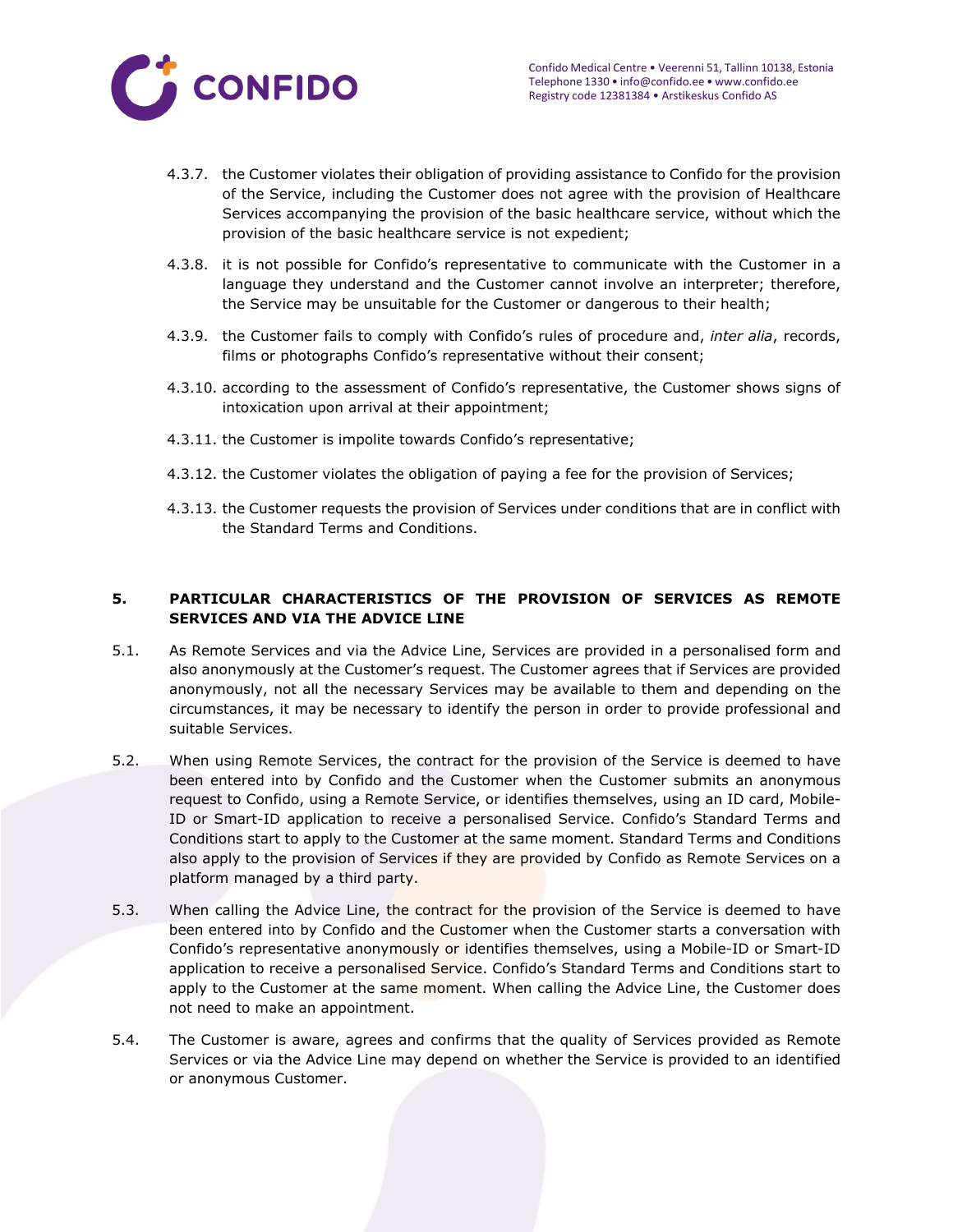

- 5.5. The Customer is aware, agrees and confirms that all the Services provided by Confido cannot be provided as Remote Services or via the Advice Line. Confido's representative notifies the Customer of the impossibility of providing a Service as a Remote Service or via the Advice Line as soon as possible after becoming aware of the relevant circumstances.
- 5.6. When giving advice to an anonymous Customer, Confido's representative has no access to the Patient Portal; therefore, the Service provided is based solely on the description of symptoms provided by the Customer and, *inter alia*, the representative uses a medical algorithm to respond to the Customer.
- 5.7. When providing Services to an identified Customer, the assistance provided by Confido's representative is based on the Customer's description of symptoms as well as the information available in the Patient Portal. The Customer can use an ID card, Mobile-ID or Smart-ID application to identify themselves.
- 5.8. Confido duly records the provision of Services to identified Customers and, *inter alia*, makes an entry into the Patient Portal. Only statistical data are collected in the case of unidentified Customers (e.g. age, gender, description of symptoms).
- 5.9. All requests received via Remote Services or the Advice Line, including phone calls, are recorded. In the case of phone calls, the caller's phone number is also recorded. Information regarding that is provided in the introduction of Services. If the Customer does not agree with the recording of their request, they must immediately suspend the submission of their request, including the phone call. In this case, it is not possible for Confido to provide Services to the Customer and Confido is not obligated to do so.
- 5.10. A fee is charged from Customers when they contact Confido via the Advice Line. Callers must pay a price per minute (the price list is available here: [https://www.confido.ee/en/walk-in](https://www.confido.ee/en/walk-in-clinics/consultation-hotline-1500/)[clinics/consultation-hotline-1500](https://www.confido.ee/en/walk-in-clinics/consultation-hotline-1500/)), to which a short number fee determined by the caller's phone operator is added. The price per minute is calculated from the moment the Customer contacts (i.e. calls) Confido and it is applied to the entire call (i.e. listening to the notification, waiting and obtaining the service).
- 5.11. Confido is not responsible for the functioning of data communication and communications services or the completeness, accuracy or uninterrupted functioning of Services and provides Services as they are available. Confido and its representatives have the right to restrict or suspend the use of Remote Services or the Advice Line at their discretion or change the channel for the provision of Services, e.g. due to overload or other technical reasons or maintenance works, suspected misuse, connection issues or other circumstances outside the control of Confido.

### **6. RIGHTS AND OBLIGATIONS OF PARTIES**

- 6.1. Confido and the Customer cooperate to achieve the best possible result.
- 6.2. In addition to the other rights set forth in the Standard Terms and Conditions, Confido has the right to: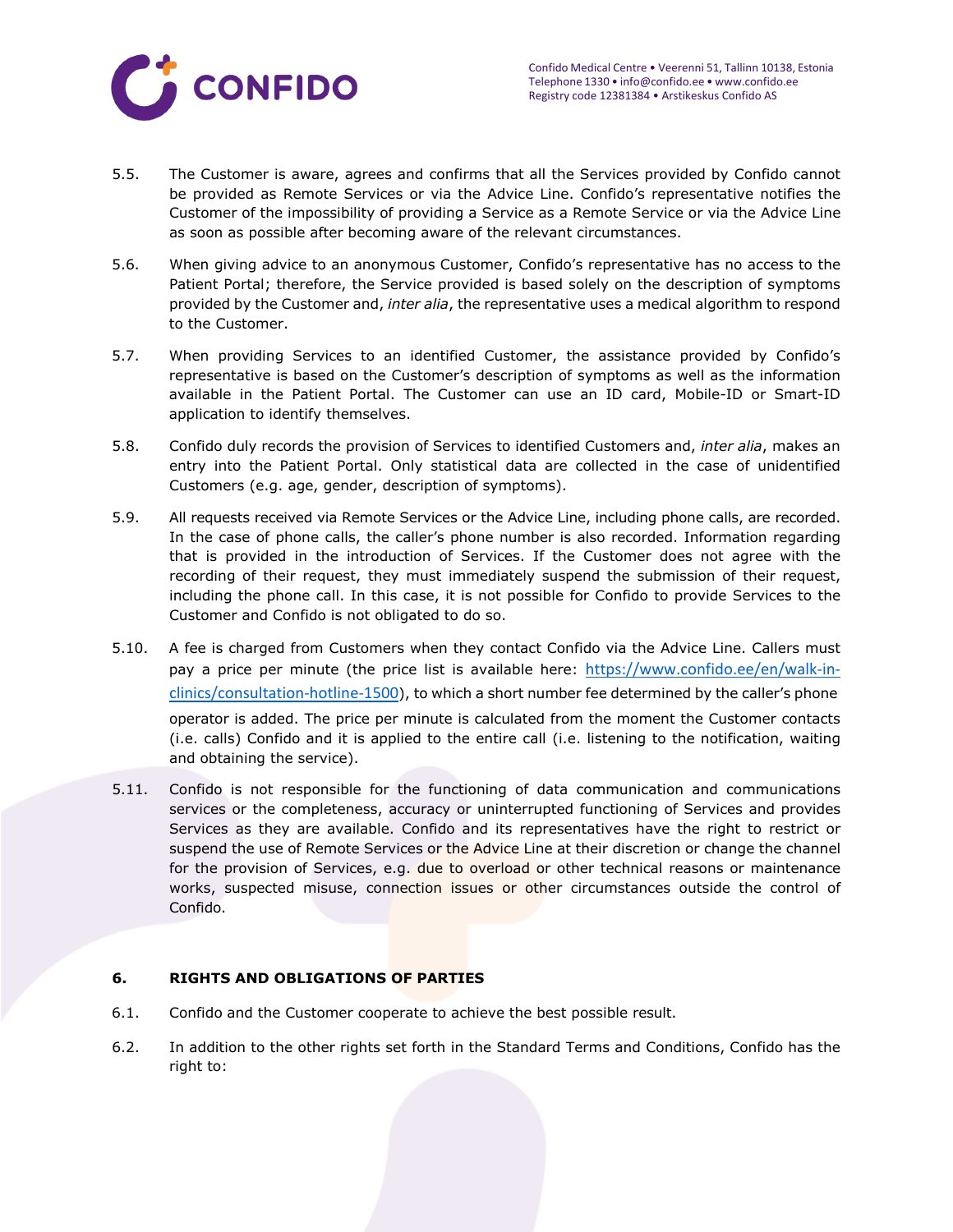

- 6.2.1. receive from the Customer the information necessary for the provision of the booked Service and forward to the Customer information related to the use of the Service;
- 6.2.2. upon the Customer's failure to make payments for Services by the due date, demand a fine for delay in the amount of 0.5% of the outstanding amount per day delayed until the full payment of the Service fee;
- 6.2.3. cancel appointments in accordance with these Standard Terms and Conditions;
- 6.2.4. receive the Customer's suggestions and feedback in connection with the provision of Services.
- 6.3. The Customer has the right to:
	- 6.3.1. receive at the booked time a Service that meets the requirements, including a Healthcare Service that corresponds to the general level of medical science and is provided by Confido with due care and in accordance with legislation for the provision of the respective Service;
	- 6.3.2. be actively involved in their treatment and health care process and be heard by Confido's representative within the time of their appointment;
	- 6.3.3. cancel their appointment in accordance with the Standard Terms and Conditions;
	- 6.3.4. maintain their privacy when receiving the Service;
	- 6.3.5. submit proposals and provide feedback in accordance with the procedure set out in the Standard Terms and Conditions; and
	- 6.3.6. turn to supervisory agencies and other dispute resolution bodies for the protection of their rights.
- 6.4. Confido undertakes to:
	- 6.4.1. be polite and respectful towards the Customer;
	- 6.4.2. provide the booked Service at the Customer's appointment, unless there are circumstances due to which they refuse to provide the Service or terminate the provision of the Service;
	- 6.4.3. inform the Customer about the aspects related to their health status, the course of the treatment and its results, the nature and purpose of the Service offered, the risks and consequences of providing it and other possible and necessary Services as well as the possibilities for obtaining information from the attending physician both before and during the provision of the Service;
	- 6.4.4. keep confidential the data about the Customer's person, health status and other circumstances that have become known during the provision of the Service, unless such data is shared in accordance with the Standard Terms and Conditions and other principles of personal data processing the Customer has agreed to or if the obligation to transmit such data arises from legislation or is necessary for the proper provision of the Service;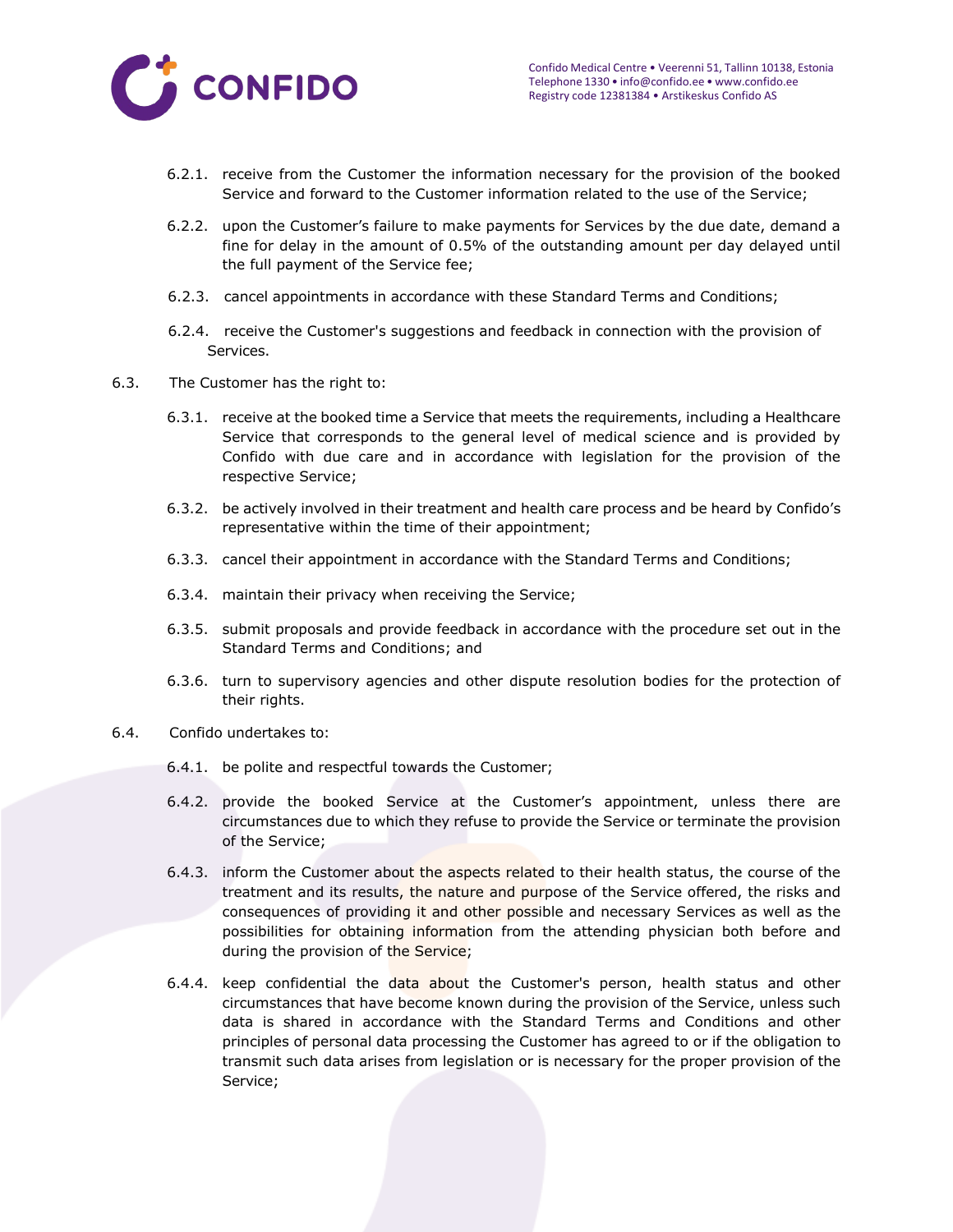

- 6.4.5. if the Service is a Healthcare Service, forward the personal data that became known in the course of providing the Healthcare Service, including the Customer's health data, to the Patient Portal and other registers and databases provided by law on the basis and pursuant to the procedure prescribed by applicable legislation;
- 6.4.6. if the Service is a Healthcare Service, properly document the provision thereof and preserve the relevant documents;
- 6.4.7. for the purposes of maintaining good health and raising the quality of life, provide healthrelated information to the Customer in a newsletter if the Customer has given their consent; and
- 6.4.8. with regard to Services funded by the Estonian Health Insurance Fund, based on the requirements for ensuring the quality of healthcare services, publish at least once a year the results of a patient satisfaction analysis and a summary of the activities of Confido as a Healthcare Service Provider in connection with measuring and assessing quality on their premises and website.
- 6.5. The Customer undertakes to:
	- 6.5.1. read and agree to these Standard Terms and Conditions before booking the Service;
	- 6.5.2. be polite and respectful towards Confido's representatives;
	- 6.5.3. pay for the Services according to Confido's current price list, including make an advance payment for Services or, in the absence of an advance payment, pay the invoice in the amount of the Service fee in a timely manner;
	- 6.5.4. submit complaints related to an advance payment or invoice within two (2) days of receiving the advance payment or invoice;
	- 6.5.5. disclose true information and circumstances which are necessary for the adequate provision of the Service and which may have an impact on the provision of the Service, including information concerning medicines taken, predispositions and unhealthy habits;
	- 6.5.6. be responsible for the accuracy of the information provided at the time of making an appointment (including telephone number, e-mail address, personal identification code);
	- 6.5.7. when making an appointment for another person, notify Confido of the actual recipient of the Service, transmit the relevant data (including the recipient's first name and surname, personal identification code, e-mail address and phone number) and be responsible for the accuracy of the transmitted data;
	- 6.5.8. give notice of other circumstances that may be important in the provision of the Service and provide Confido with the assistance it needs for the provision of the Service;
	- 6.5.9. adhere to the instructions provided by Confido and other requirements they have been notified of in connection with the use of the Service; and
	- 6.5.10. bring an identity document with a photograph (ID card, passport, driver's licence) to their appointment;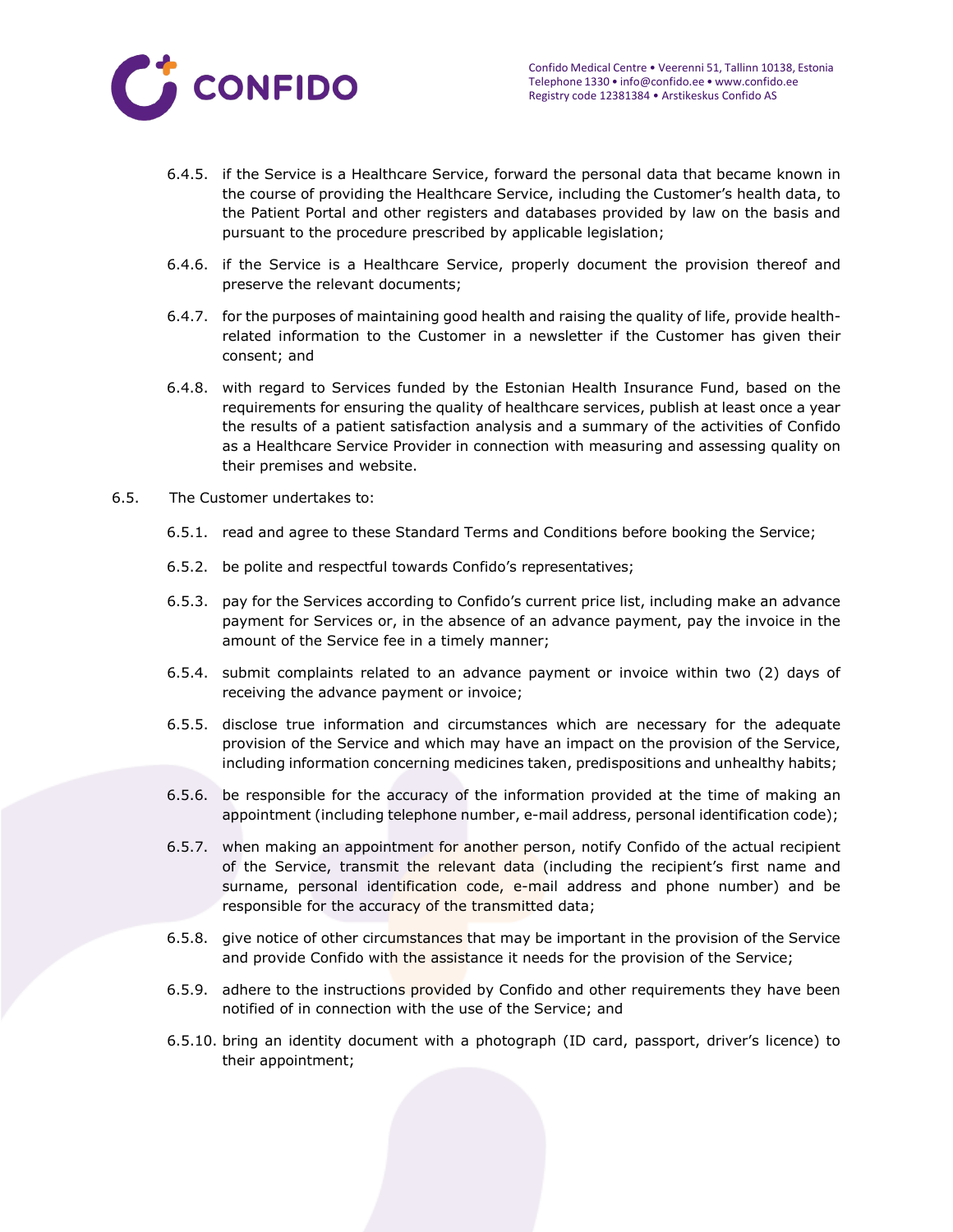

### **7. SPECIAL TERMS AND CONDITIONS FOR THE PROVISION OF HEALTHCARE SERVICES**

- 7.1. Confido provides Healthcare Services to the Customer only upon their consent. Confido assumes that the Customer has expressed their informed consent when making an appointment for receiving a Healthcare Service.
- 7.2. Before providing certain Healthcare Services, above all Healthcare Services with a high risk of complications, Confido has the right to separately request the Customer's consent in writing or by e-mail. If the Customer changes their mind in the course of providing such a Healthcare Service and wishes to terminate the provision of the Service, Confido suspends the provision of the Healthcare Service in a manner that does not endanger the Customer's health and asks for a confirmation concerning the withdrawal of their consent in writing or by e-mail.
- 7.3. The legal representative of a Customer with restricted active legal capacity (e.g. the parents of an underage child or a guardian appointed by a court for an adult with a mental disorder) has the right to give their informed consent to the provision of Healthcare Services on behalf of the Customer to the extent the Customer is incapable of considering pros and cons in a responsible manner. Confido may not adhere to the decision of the legal representative of a Customer with restricted active legal capacity if it clearly damages the Customer's interests.

### **8. SUBMISSION OF SUGGESTIONS AND FEEDBACK**

- 8.1. If the Customer has suggestions or feedback in connection with the Service, the Customer submits the referred suggestion or feedback to Confido using one of the following methods:
	- 8.1.1. by e-mail at [tagasiside@confido.ee;](mailto:tagasiside@confido.ee)
	- 8.1.2. via the electronic feedback form available at: [https://confido.typeform.com/to/XqIfprVg?typeform-source=www.confido.ee;](https://confido.typeform.com/to/XqIfprVg?typeform-source=www.confido.ee)
	- 8.1.3. on Confido's premises where feedback forms are available at the reception desk;
	- 8.1.4. using an A4 template that can be printed out (available at:

[https://www.confido.ee/wordpress/wp-content/uploads/2021/05/confido-tagasiside](https://www.confido.ee/wordpress/wp-content/uploads/2021/05/confido-tagasiside-vorm-a4.pdf)[vorm-a4.pdf\)](https://www.confido.ee/wordpress/wp-content/uploads/2021/05/confido-tagasiside-vorm-a4.pdf)

and must be sent to the following address: Confido Medical Centre, Veerenni 51, Tallinn 10138.

- <span id="page-9-0"></span>8.2. The suggestion or feedback must include the following information:
	- 8.2.1. a description of the content of the suggestion or feedback and the circumstances on which the feedback is based, including the following information:
		- 8.2.1.1. the time of the appointment in respect of which the suggestion or feedback has been submitted;
		- 8.2.1.2. the Service about which the suggestion or feedback has been submitted;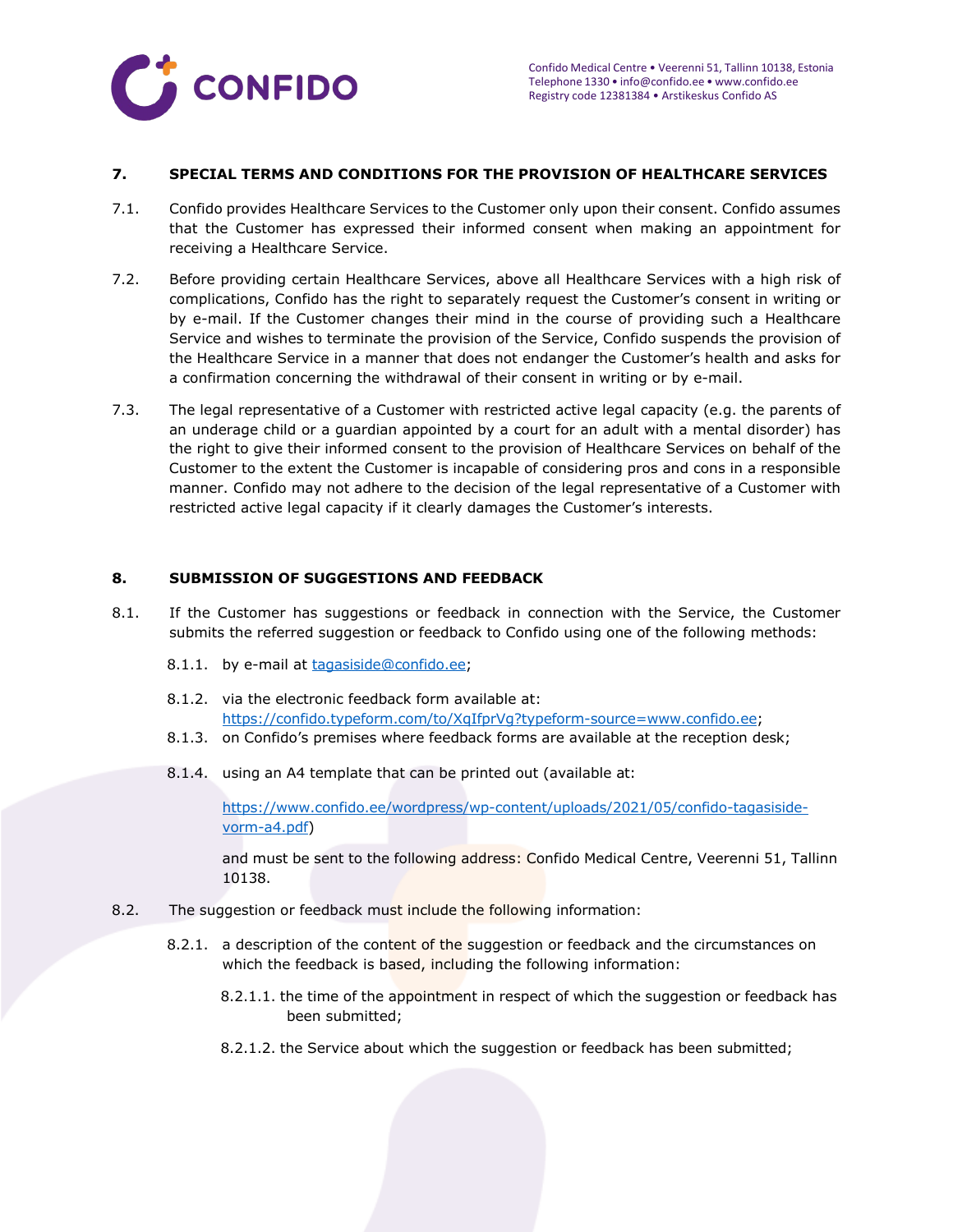<span id="page-10-0"></span>

- 8.2.1.3. the name of the employee whose activities are the subject of feedback;
- 8.2.2. an explicit claim against the Service Provider, including whether the suggestion or feedback requires a response.
- 8.2.3. If the Customer wishes to receive a response to the suggestion or feedback submitted to Confido, the suggestion or feedback must, in addition to the information provided as specified in clauses [8.2.1 a](#page-9-0)nd [8.2.2,](#page-10-0) include the following:
	- 8.2.3.1. the first name and surname of the Customer;
	- 8.2.3.2. the personal identification code of the Customer;
	- 8.2.3.3. the e-mail address of the Customer.
- 8.2.4. Confido responds to suggestions or feedback within three working days of receiving them. If it takes more than three working days to respond to the feedback, Confido will notify the Customer and announce a new term for responding to the feedback. Confido does not respond to anonymous statements.
- 8.2.5. The procedure for submitting suggestions and feedback set forth in this chapter does not exclude or limit the Customer's rights to turn to the agencies specified as the institutions which resolve the complaint referred to in the feedback:
	- 8.2.5.1. the expert committee on the quality of healthcare services operating under the Ministry of Social Affairs at Suur-Ameerika 1, Tallinn or by e-mail at [info@sm.ee;](mailto:info@sm.ee)
	- 8.2.5.2. the Estonian Patient Advocacy Association by e-mail at [info@epey.ee;](mailto:info@epey.ee)
	- 8.2.5.3. the Health Board at Paldiski Road 81, Tallinn or by e-mail at [kesk@terviseamet.ee;](mailto:kesk@terviseamet.ee)
	- 8.2.5.4. the Health Insurance Fund by e-mail at [info@haigekassa.ee](mailto:info@haigekassa.ee) or by phone at +372 669 6630.
- 8.2.6. If the Customer is not satisfied with a Healthcare Service funded by the Estonian Health Insurance Fund, they have the right to file a complaint at the following addresses:
	- 8.2.6.1. the Health Board (tel. 794 3500, [kesk@terviseamet.ee\)](mailto:kesk@terviseamet.ee);
	- 8.2.6.2. the Estonian Health Insurance Fund (tel. 669 6630, [info@haigekassa.ee\)](mailto:info@haigekassa.ee).

### **9. LIABILITY**

- 9.1. Confido and the healthcare professional directly providing the Healthcare Service are liable for a wrongful breach of their obligations in providing the Service, in particular for diagnostic and treatment errors and breaches of the obligation to inform the Customer and obtain their consent, to the extent and pursuant to the procedure provided by law.
- 9.2. Confido is not liable for any damage caused as a result of the Customer's own actions or omissions, including as a result of the Customer submitting false data or failing to submit data.